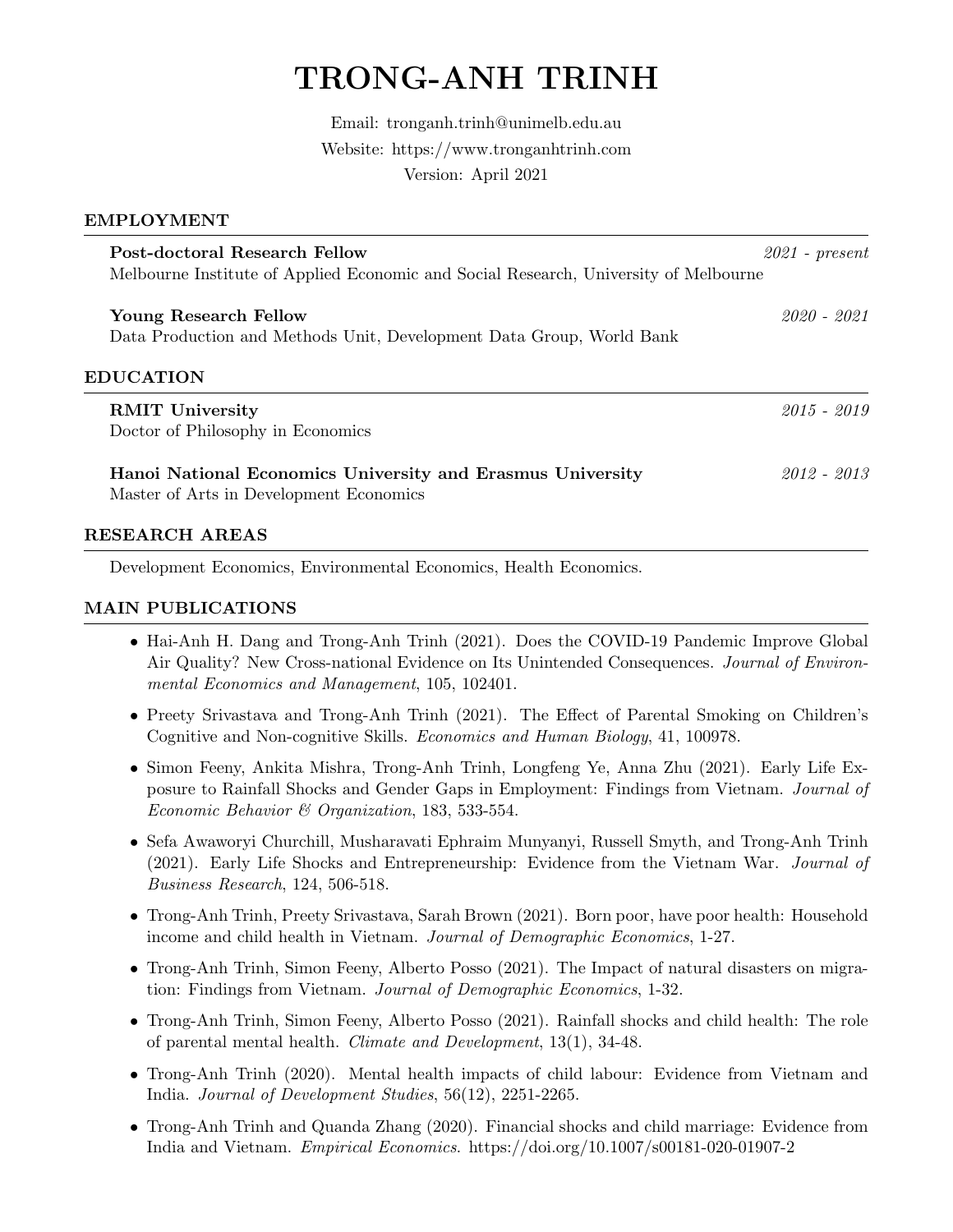• Trong-Anh Trinh (2018). The Impact of Climate Change on Agriculture: Findings from Households in Vietnam. *Environmental and Resource Economics*, 71(4), 897-921.

# WORKING PAPERS

- The Beneficial Impacts of COVID-19 Lockdowns on Air Pollution: Evidence from Vietnam (with Hai-Anh H. Dang). IZA Discussion Papers No. 13651.
- Political connections and post-disaster assistance in rural Vietnam (with Simon Feeny and Alberto Posso) (R&R European Journal of Political Economy).
- Temperature Shocks and Energy Poverty: Findings from Vietnam (with Simon Feeny and Anna Zhu) (R&R Energy Economics).

## PAPERS IN PROGRESS

- Diluted blood still better than water? The beneficial effects of politicians' birthplaces on refugee acceptance (with Hai-Anh H. Dang).
- Does the Power of the King Stop at the Village Gate? Provincial Leaders and Development in Vietnam (with Simon Feeny).
- The intergenerational impacts of War: Bombings and child labour in Vietnam (with Sefa Awaworyi Churchill and Russell Smyth).
- What are the links between parental smoking and childhood obesity? (with Preety Srivastava and Bruce Hollingsworth).

# BOOK CHAPTERS

• Trong-Anh Trinh, Simon Feeny, Alberto Posso (2020). Chapter 17 - The impact of natural disasters on agriculture: Evidence from Vietnam. Economic Effects of Natural Disasters. Academic Press. https://doi.org/10.1016/B978-0-12-817465-4.00017-0.

# PROFESSIONAL ACTIVITIES

- Reviewer: Journal of Economic Behavior & Organization, The World Bank Economic Review (x2), Energy Economics, Economics and Human Biology, Population and Environment, Australian Journal of Agricultural and Resource Economics, Environment and Development Economics, Journal of Demographic Economics, Climate and Development, Journal of International Development, International Journal of Manpower, Contemporary Economic Policy.
- Presentations:
	- Asian and Australasian Society of Labour Economics, National University of Singapore, Singapore (2019).
	- The 41st Australian Health Economics Society Conference, Melbourne, Australia (2019).
	- The 14th Asia Pacific Conference, Ritsumeikan Asia Pacific University, Japan (2016).
	- Pathways to a Sustainable Economy Conference, Griffith University, Australia (2016).

## RESEARCH GRANTS

- Economic Research Institute for ASEAN and East Asia (ERIA), *Early-life exposure to shocks and* child education: Evidence from Vietnam, investigator (with Nobu Yamashita), 2019-2020, \$7,000.
- The Australian APEC Study Centre, Are pro-business policies also pro-poor? Cross-country evidence, investigator (with Alberto Posso), 2019, \$18,000.